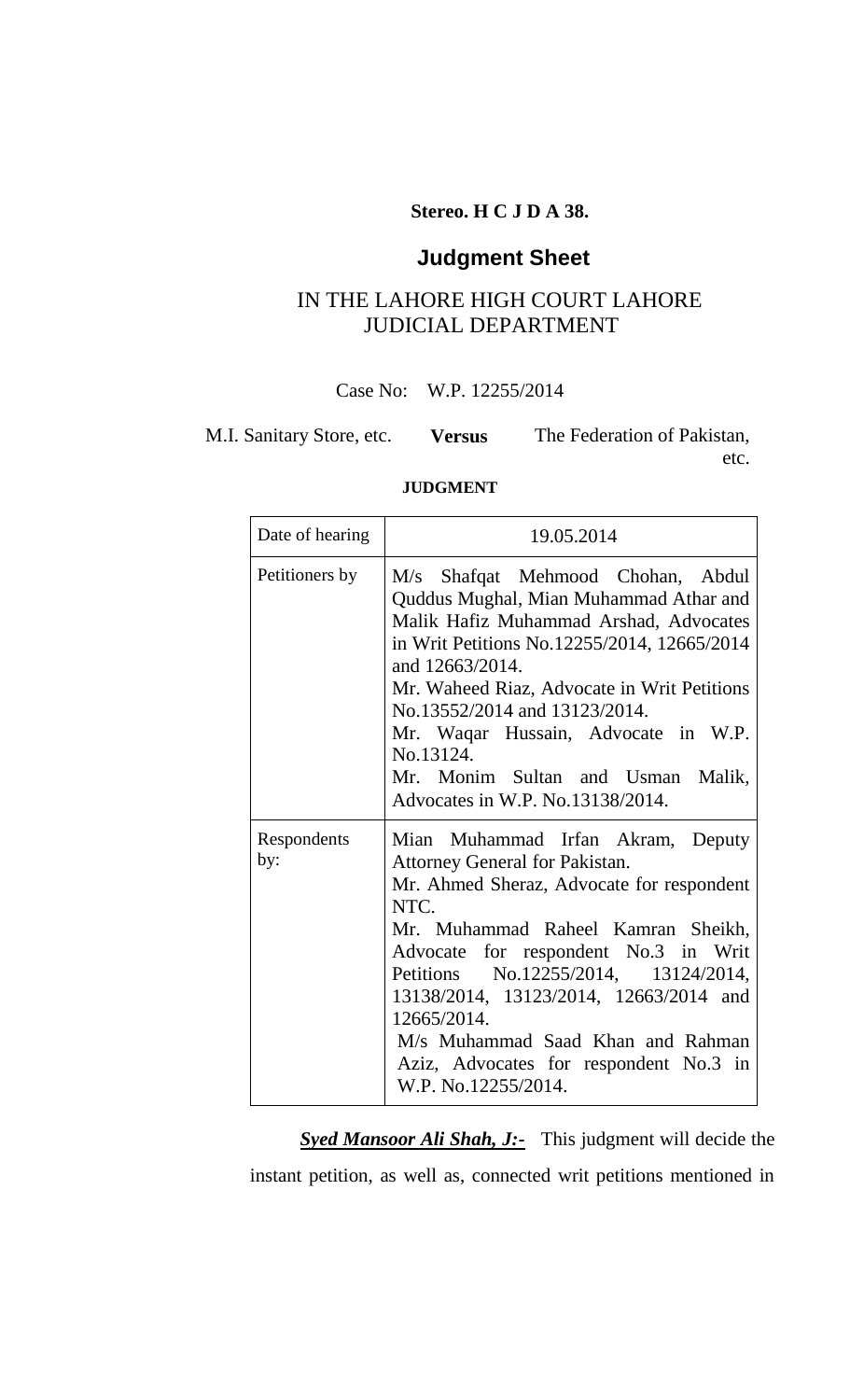**Schedule "A"** as all these cases raise common questions of law and facts.

2. The petitioners have impugned "*Preliminary Determination and Levy of Provisional Antidumping Duty on Import of Wall/Floor Tiles in Glazed/Unglazed, Polished/Unpolished Finish Originating in and/or Exported from People's Republic of China*" ("**Preliminary Determination**"**)** imposed by the National Tariff Commission **("NTC" or "Commission")** dated 03.04.2014 under Anti Dumping Duties Ordinance, 2000 **("Ordinance")** on two grounds, namely; (i) that the term of one of the Members of the Commission namely Niamatullah Khan lapsed on 10.09.2013 and, therefore, at the time of the Preliminary Determination, the constitution of the Commission was defective and irregular, rendering the Preliminary Determination *coram non-judice* and without lawful authority. As a consequence issuance of impugned Public Notice, inter-alia, imposing provisional Anti Dumping Duty dated 05.04.2014 is also without lawful authority. (ii) That the Preliminary Determination is in violation of section 16 of the Ordinance, in as much as, cumulative effects of imports from other countries have not been considered.

3. It is submitted that under section 6 of the National Tariff Commission Act, 1990 ("**Act**") the tenure of the Member of the Commission is three years and he is eligible for re-appointment for another similar term. The petitioners referred to appointment letter of the above-mentioned Member dated 09.09.2010 issued by the Cabinet Secretariat, Establishment Division, Government of Pakistan which reads as under:-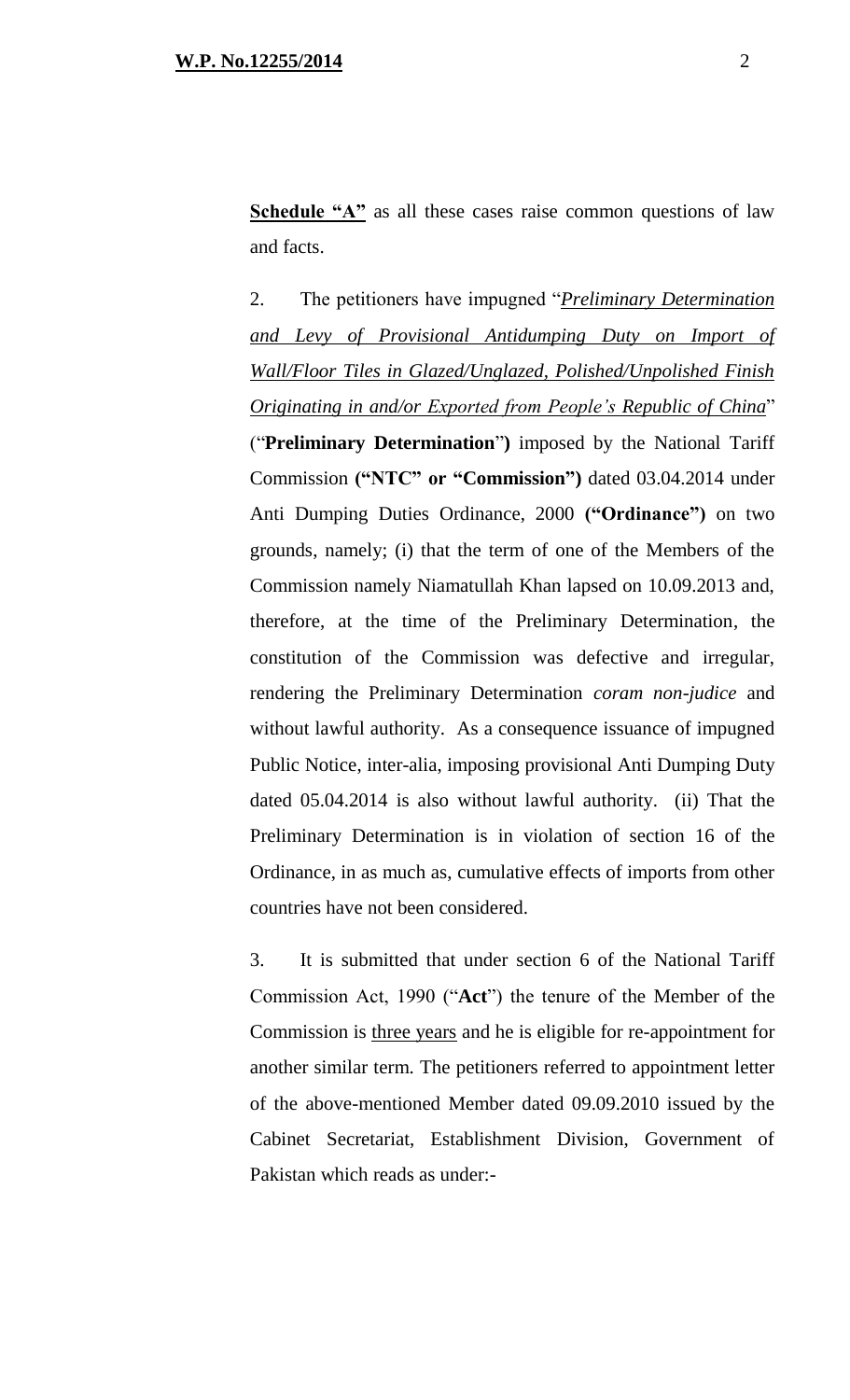Islamabad, the  $9<sup>th</sup>$  September, 2010.

#### **NOTIFICATION**

Mr. Niamatullah Khan, a BS-21 officer of District Management Group, presently posted as Member, National Disaster Management Authority (NDMA) under the Cabinet Division is transferred and posted as Member, National Tariff Commission (NTC) under Ministry of Commerce with immediate effect *and until further orders (emphasis supplied)*

> (Iftikhar-ul-Hassan Shah Gilani) Deputy Secretary to the Government of Pakistan.

Learned counsel for the petitioners contend that the appointment of a Member in the absence of any tenure lapses after a period of three years and in this case the period of three years lapsed on 10.9.2013 in terms of section 6 of the Act, hence, the said Member was *functus officio* on the date of the Preliminary Determination carried out by NTS on 03.04.2014.

4. Learned counsel for respondent NTC, as well as, the local manufacturer (M/s. Master Tiles Ltd.) submit that section 6 of the Act is subject to the direction of the Federal Government, hence the Federal Government can override the statutory period of three years. Learned Deputy Attorney General appearing for the Federal Government has adopted the arguments of the learned counsel for the NTC.

5. I have heard the learned counsel for the parties and have reviewed the law. The question that requires determination is interpretation of section 6 of the Act which is reproduced hereunder for reference:-

"6. Term of the office of Chairman and members:- Unless otherwise directed by the Federal Government, the Chairman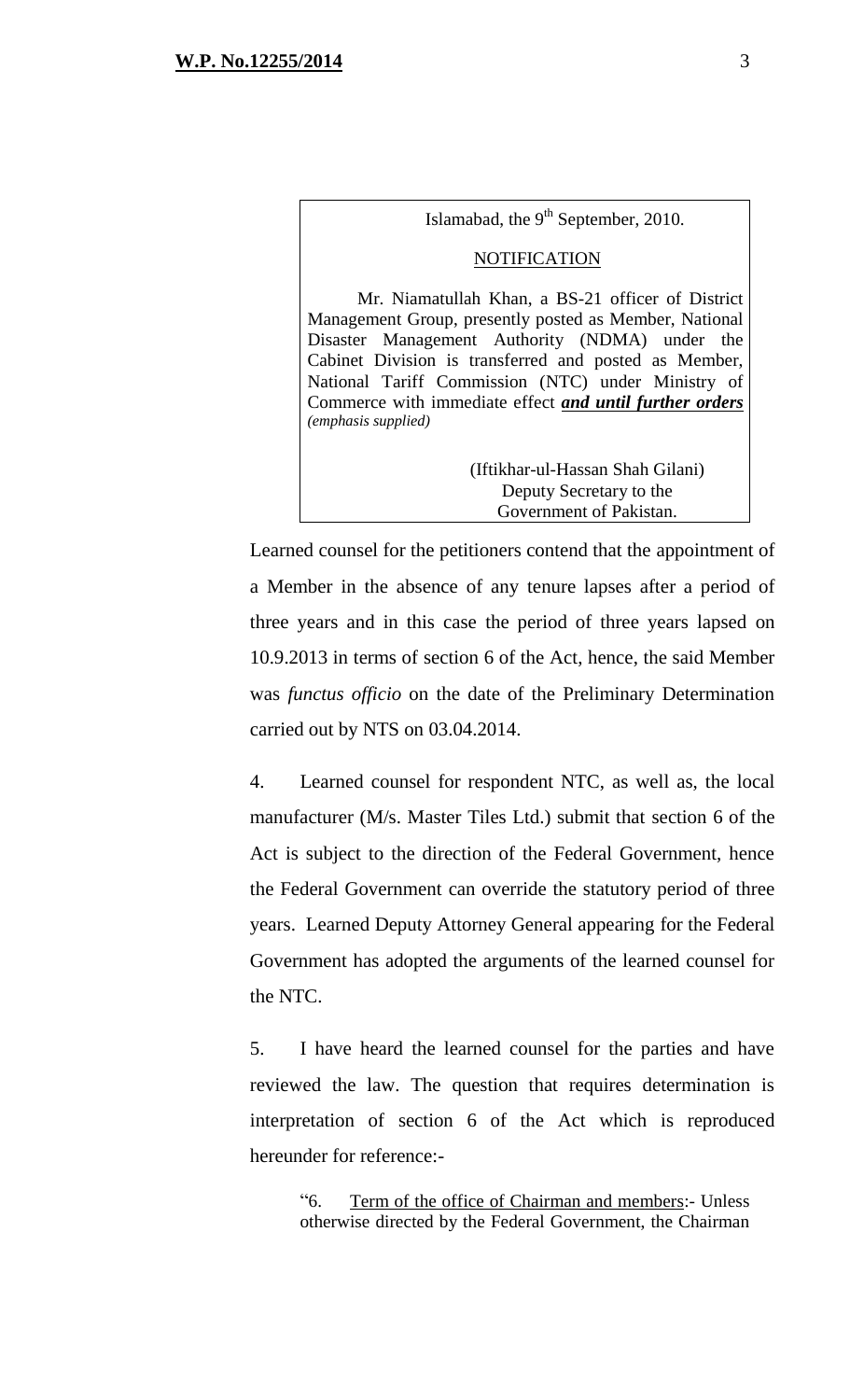and a member of the Commission shall hold office for a term of three years and shall be eligible for a re-appointment for a similar term."

What is the purpose of the phrase "unless otherwise directed by the Federal Government" in the above section, as well as, in the larger context of the Act?

"The aim of interpretation in law is to realize the purpose of the law…..Every statute has a purpose, without which it is meaningless. This purpose, or *ratio legis*, is made up of the objectives, the goals, the interests, the values, the policy, and the function that the statute is designed to actualize. It comprises both subjective and objective elements. The judge must give the statute's language the meaning that best realizes its purpose."…The subjective purpose reflects the actual intention of the legislature……Subjective purpose is not the only purpose relevant to statutory interpretation, especially in situations where we lack information about that purpose. Even when we do have such information, it does not always help us in the interpretive task. Moreover, even when we do find useful information about the subjective purpose, we must keep in mind that focusing on legislative intent alone fails to regard the statute as a living organism in a changing environment. It is insensitive to the existence of the system in which the statute operates. It is not capable of integrating the individual statute into the framework of the whole legal system. It makes it difficult to bridge the gap between law and society. Thus, it does not allow the meaning of the statute to be developed as the legal system develops. Rather, it freezes the meaning of the statute at the historical moment of its legislation, which may no longer be relevant to the meaning of the statute in a modern democracy. If a judge relies too much on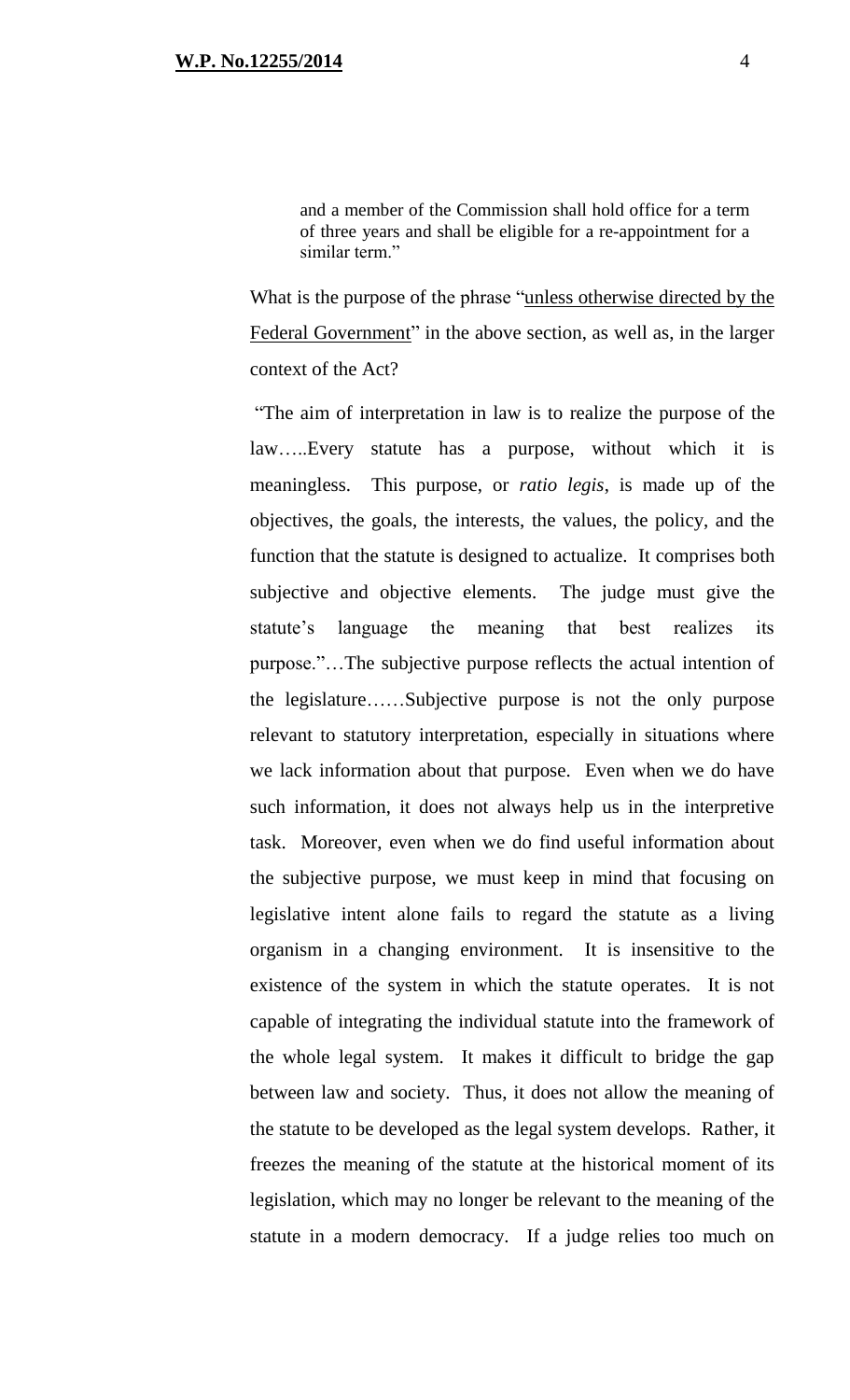$\overline{a}$ 

legislative intent, the statute ceases to fulfill its objective. As a result, the judge becomes merely a historian and an archaeologist and cannot fulfill his role as a judge. Instead of looking forward, the judge looks backward. The judge becomes sterile and frozen, creating stagnation instead of progress. Instead of acting in partnership with the legislative branch, the judge becomes subordinate to a historical legislature. This subservience does not accord with the role of the judge in a democracy. The objective purpose of the statute means the interests, values, objectives, policy and functions that the law should realize in a democracy…...Just as the supremacy of fundamental values, principles, and human rights justifies judicial review of the constitutionality of statutes, so too must that supremacy assert itself in statutory interpretation. The judge must reflect these fundamental values in the interpretation of legislation. The judge should not narrow interpretation to the exclusive search for subjective legislative intent. He must also consider the "intention" of the legal system, for the statute is always wiser than the legislature. By doing so the judge gives the statute a dynamic meaning and thus bridges the gap between law and society.<sup>1</sup>

6. Applying the tool of purposive interpretation "unless otherwise directed by the Federal Government" leads to the following possible interpretations;

A). That the Federal Government enjoys the power to appoint a Member for an unlimited period which is

<sup>1</sup> Aharon Barak *- The Judge in a Democracy* - Princeton University Press, 2006 (Pp 124, 136, 137, 138 and 142)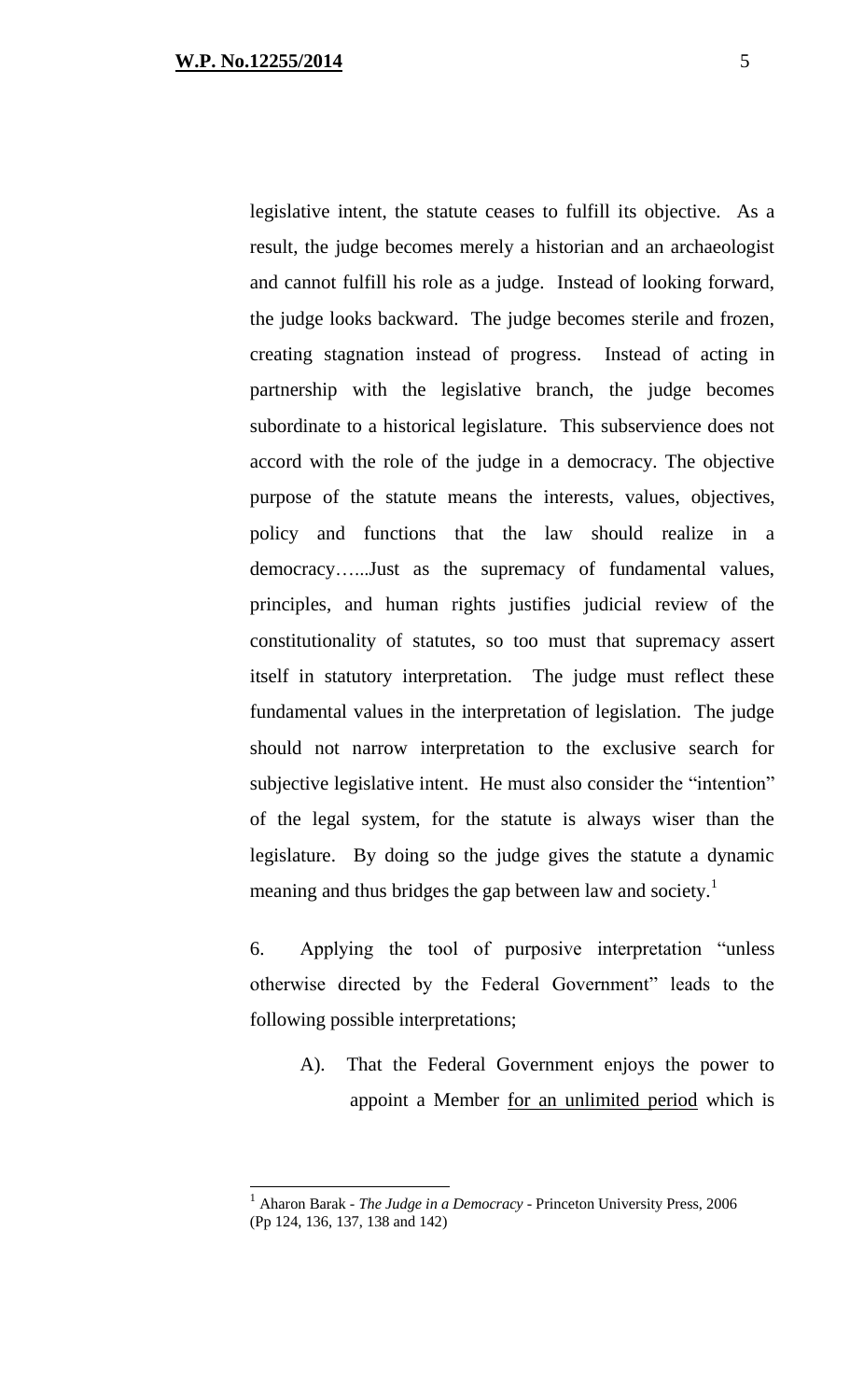over and above the statutory limit of three years envisaged under section 6 or;

B). That the Federal Government enjoys the power to appoint a Member for a period of less than three years, if so required*.*

7. *Option "A"* empowers the Federal Government with an unguided, unfettered, uncontrolled and unstructured power under section 6 of the Act to appoint a person as a Member of the Commission for any uncertain period or duration. This unguided power in the hands of the Federal Government, is structurally unjust and carries the potential of being applied detrimentally to the interest of the institution, and the public, dealing with the said institution. Interpretation of a statute must be fashioned in a manner that advances the purpose of the statute. It is axiomatic that transparent, effective and democratic stewardship of the Commission can only be ensured if the tenure of the Members is standardized, fixed and certain. Appointment "till further orders" breeds uncertainty and confusion in the ranks and compromises institutional confidence, continuity and governance. Option A is, therefore, e*x-facie* discriminatory besides being injurious to the growth and development of public institutions.

8. Another dimension of the case, which was not argued, but I feel, requires deliberation and clarity, is whether the Commission could have relied on the maximum-tenure-defence. Under section 6 of the Act, a Member can be considered to have a tenure of six years (including reappointment) and it can be said that "till further orders" extends for a maximum period of six years which in the present case has not yet been exhausted. This method requires that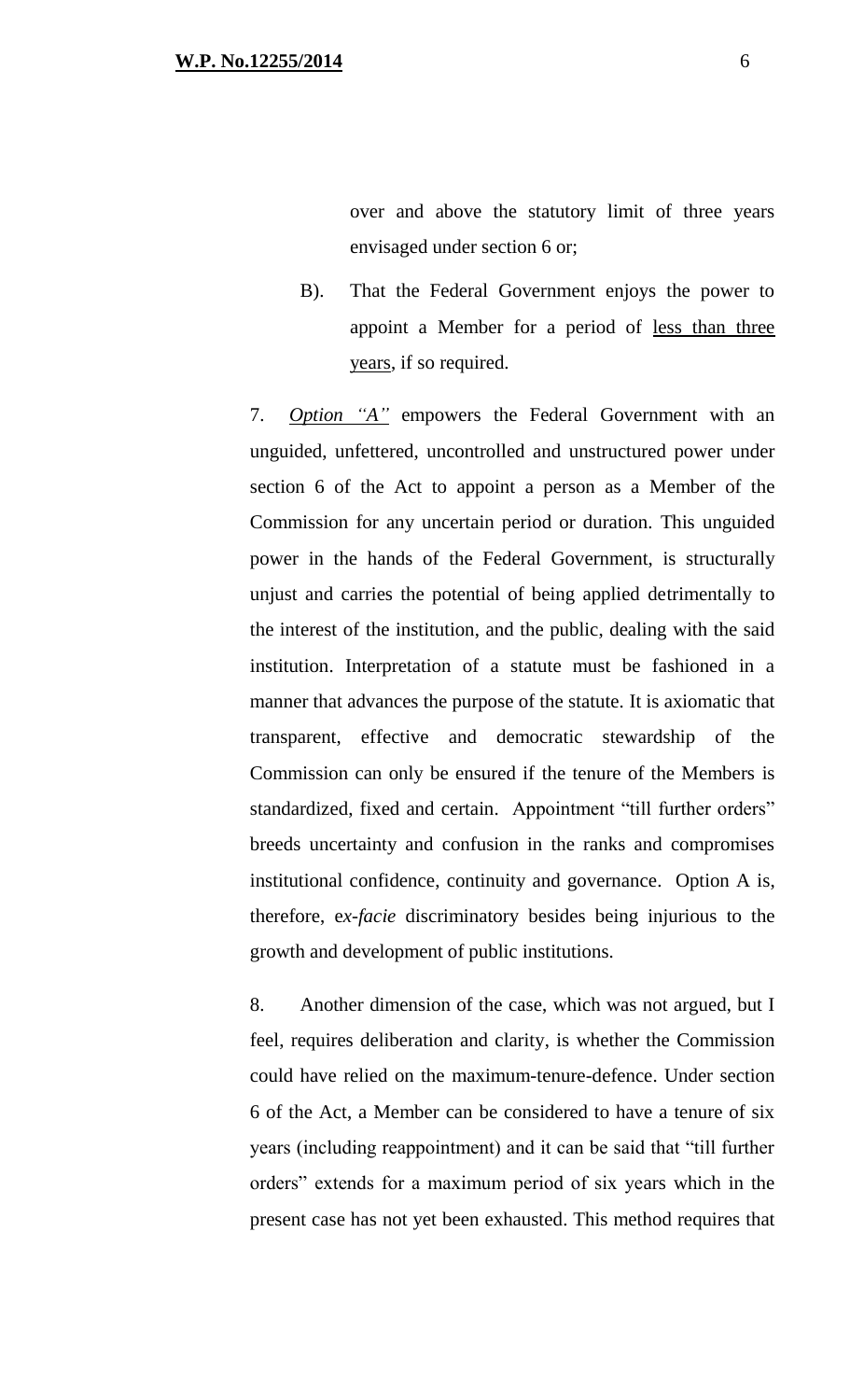"re-appointment" is automatic, perfunctory and mechanical and allows the Member to bypass the grooves of competitive recruitment process. Re-appointment by no means can be sidelined as a mindless extension of service of the existing Member. Hence, for the above reasons, "till further orders" cannot be said to stretch over a period of six years.

9. *Option B* limits and structures the power of the Federal Government to appoint a Member for a period of less than three years, if the circumstances so require. This interpretation helps structure the discretion of the Federal Government. While maintaining the upper time limit of three years, it allows the Federal Government the room to make an appointment for less than the statutory period of three years, if the circumstances so require. These circumstances also require to pass the test of reasonability. In my view, Option B supports public policy, transparency, good governance and institutionalism. I, therefore, hold that "unless otherwise directed by the Federal Government" at best empowers the Federal Government to appoint a person for less than three years, if circumstances so require. As a consequence the appointment notification of Niamatullah Khan dated 09.09.2010 "till further orders" lapsed after three years, hence, the Commission was not validly constituted while giving the Preliminary Determination on 03.04.2014.

10. Having held that the constitution of NTC was defective and irregular at the time of the Preliminary Determination, what is the legal validity of the Preliminary Determination carried out by NTC, under section 37 of the Ordinance? Unlike other laws, there is no provision in the Act that protects the decisions or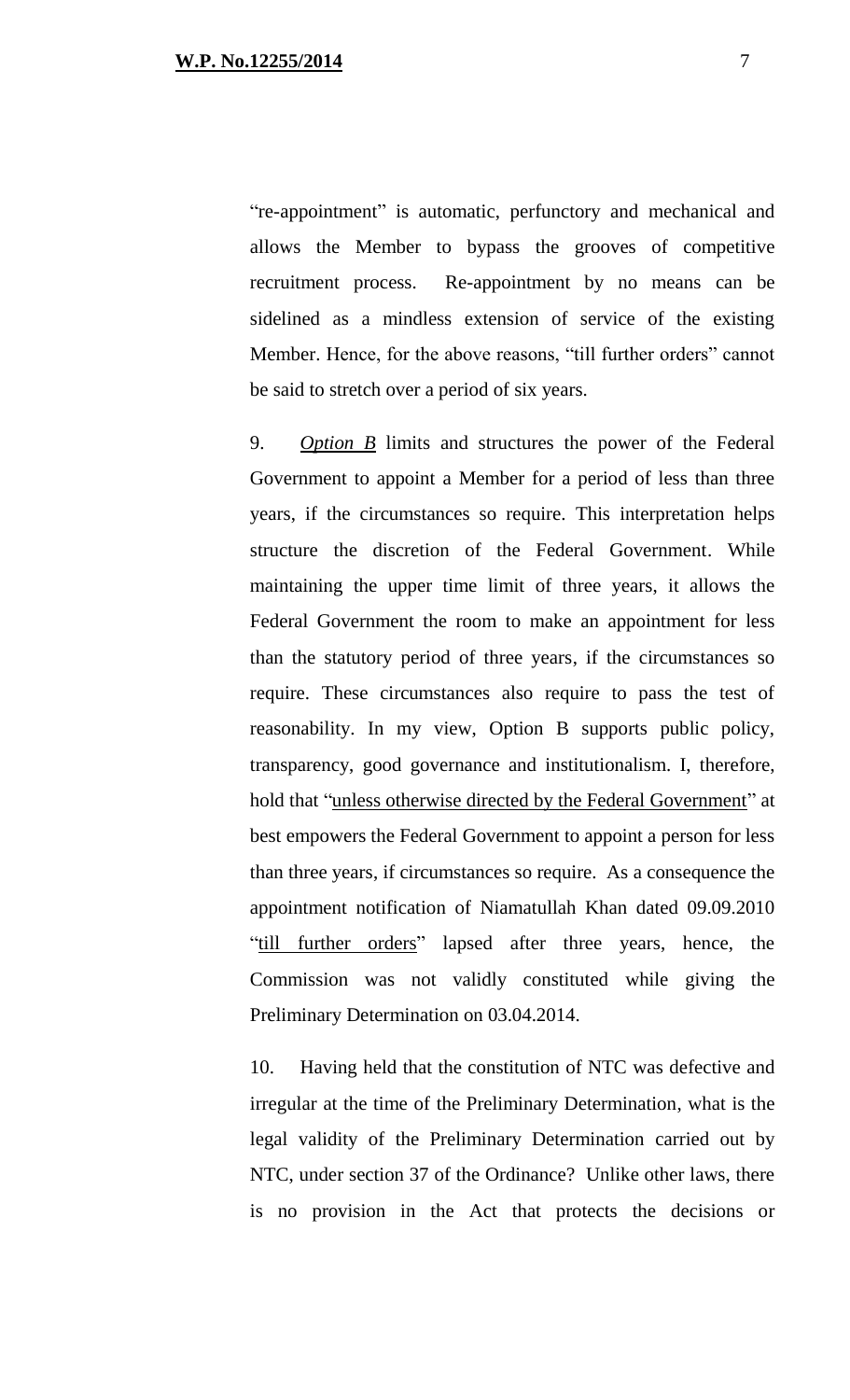determinations of the Commission in case the constitution of the Commission is irregular or defective. Additionally, the Commission exercises a quasi-judicial function in deciding the rights of the parties, hence the legality of its constitution is pivotal to the exercise of its jurisdiction. Reliance is placed on *Messrs Khawer Paper Mart through Proprietor v. National Tariff Commission through Chairman and another* **(2011 PTD 2243)** and an unreported judgment of the august Supreme Court of Pakistan in C.P. Nos. 1608 of 2009 and others, titled *"Waheed sons Lahore and others v. National Tariff Commission, Islamabad"*, which reads:-

"The reading of above provision of law makes it evident in clear terms that the Commission shall comprise of the Chairman and two members and there is no provision of quorum. In the instant case, the record reflects that the decision as to initiation of investigation, the preliminary as well as final determination in question have been made by the Chairman and one Member, therefore, the decisions made as such leading to imposition of duties cannot be termed to be decision of the Commission."

11. In this view of the matter, the Preliminary Determination dated 03.04.2014 has not been issued by the Commission as mandated under section 37 of the Anti-Dumping Duties Ordinance, 2000. In the absence of any provision saving or protecting such an irregular constitution of the Commission under the Ordinance or the Act, Preliminary Determination dated 03.04.2014 is set aside being *coram non-judice*.

12. In the light of the above declaration I need not address the second submission made by learned counsel for the petitioners regarding violation of section 16 of the Ordinance.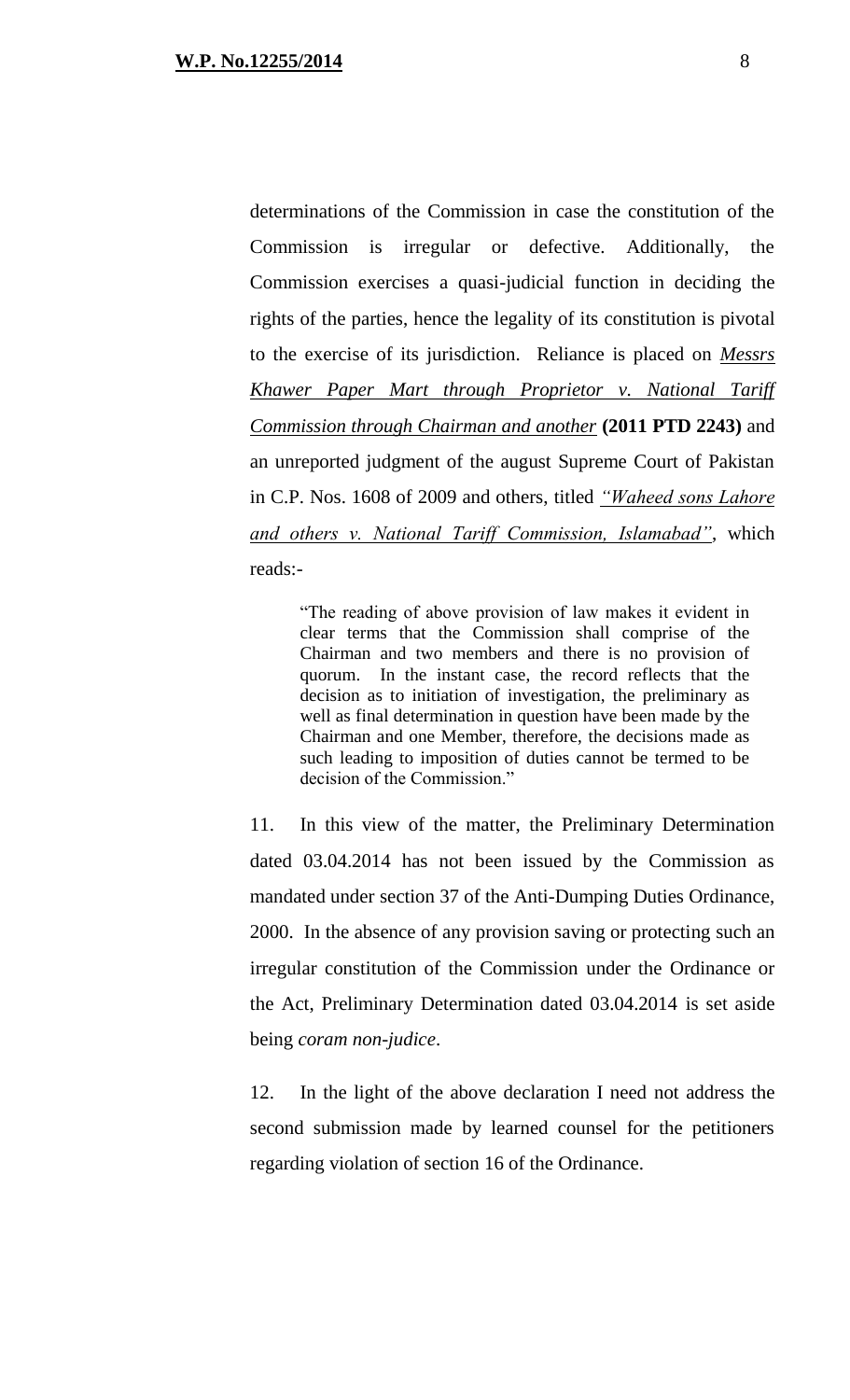13. This brings me to the procedure of initial appointment of Members and others under section 6 of the Act. This too is not a mechanical act of simple transfer of a civil servant to the Commission. The concerned Ministry of the Federal Government must structure its discretion by identifying key strengths that a Chairman or Member of the Commission must possess to effectively run NTC and then go about selecting a person through an open and competitive process. Appointment to NTC is, therefore, a deliberative act based on selection of the right person for the slot, rather than anointing favourites to the post. Reliance is placed on *Barrister Sardar Muhammad v. Federation of Pakistan and others* **(PLD 2013 Lahore 343)**.

14. For the above reasons, the Preliminary Determination dated 03.04.2014 and the consequent Public Notice dated 05.04.2014 is set aside as being *coram non judice*. This writ petition alongwith connected writ petitions are allowed in the above terms with no order as to costs.

> **(Syed Mansoor Ali Shah)** Judge

*M. Tahir\** 

#### **APPROVED FOR REPORTING**.